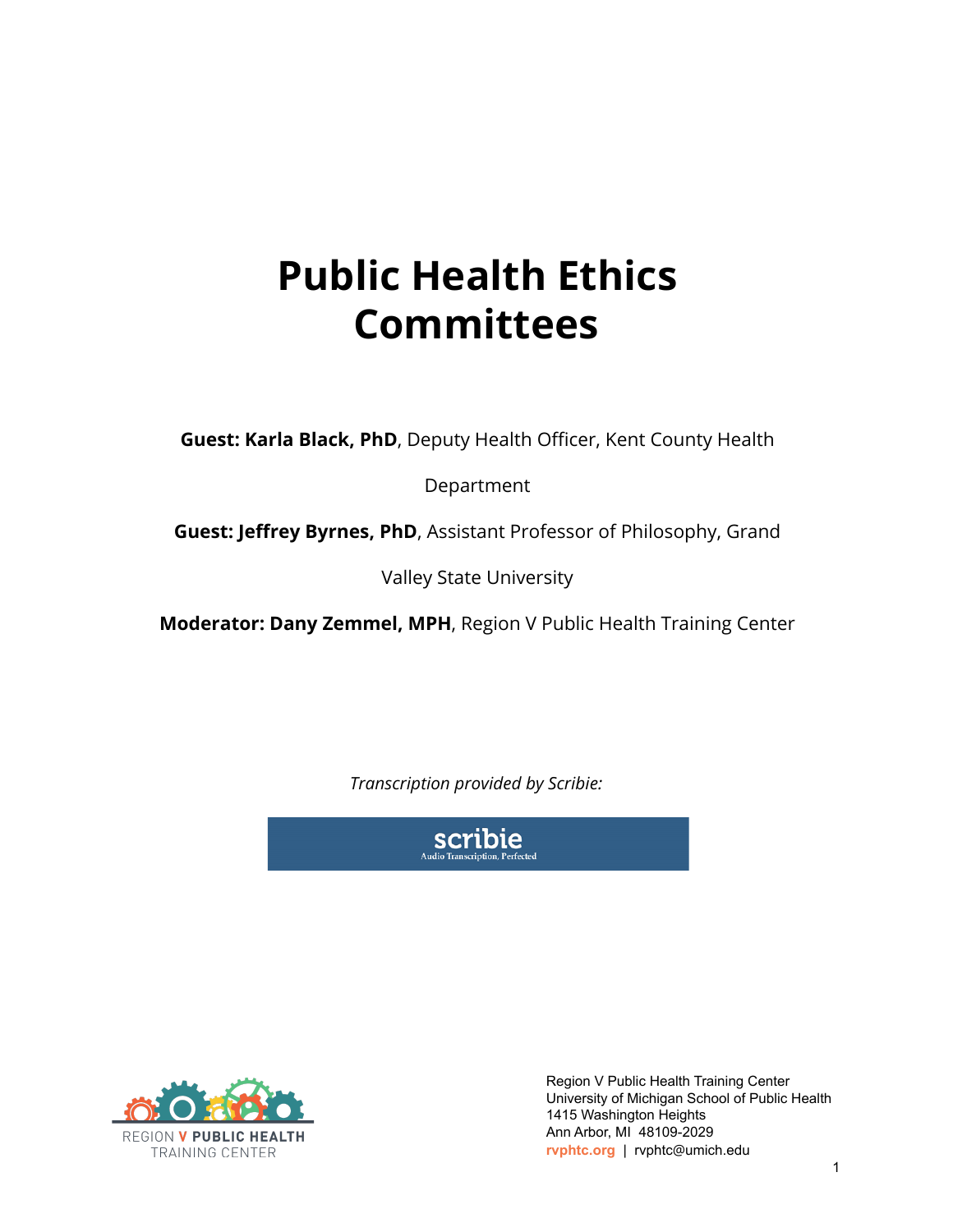## *[music]*

**Dany Zemmel (DZ):** Welcome to Ideas for Practice, a podcast of the Region V Public Health Training Center. As one of the 10 public health training centers across the country, the RVPHTC aims to strengthen the skills of the current and future public health workforce in order to improve population health outcomes. We hope this podcast will share insights and spark ideas among those working in public health practice. Thank you for tuning into our episode. Today we'll be talking all about public health ethics committees. I'm your host, Dany Zemmel. In this episode on public health ethics we'll be hearing from Dr. Jeffrey Byrnes and Dr. Karla Black to gain insight into the critical role an ethicist can play at a local public health department. Karla is the Deputy Health Officer in Kent County, Michigan, and Jeffrey is an assistant professor of Philosophy at Grand Valley State University. Welcome to our podcast. So to get started, I'd like to hear a little bit from each of you about yourself and your work. So let's start with Jeffrey first.

**Jeffrey Byrnes (JB)**: Hi Dany, thanks for having us. Well my name is Jeffrey and I come to you from Grand Valley State University where I'm a Assistant Professor of Philosophy in the Philosophy department. I am an academic by training. I went and did my graduate work in philosophy and ethics, and then I came to Michigan to work in the university. But during my time here, I've seen many opportunities to apply some of those academic skills to some very practical human endeavors. And one of the first that I encountered is the way in which ethics can support health care systems. And I've done some of that in the clinical setting, at local hospital environments and provided some clinical ethics advising. But the way that that has really emerged during the pandemic is seeing the need of ethics support at the public health level. And so that's how I came here today and that's how I met Karla.

**DZ:** Really interesting. Thanks for sharing about yourself. How about you, Karla?

**Karla Black (KB)**: Hi Dany, thanks for having us. So I'm Karla Black and I am one of the Deputy Ministry of Health Officers at the Kent County Health Department in Grand Rapids, Michigan. My background is a little bit different than most. I actually come from the world of academia as well. I have a PhD in molecular virology. I used to work on yellow fever a long time ago, but really got my feet wet in public health back in the days of H1N1. After I finished my degree at Purdue, I actually worked for the State of Illinois in their Department of Public Health before coming to Michigan to be a public health practitioner. And most of my background in terms of public health has been emergency preparedness, so I'm sure we'll hit on that a little bit later in this podcast... But as the Deputy Health Officer here in Kent County now my role is looking at the science and systems and programs of public health here in Kent County.

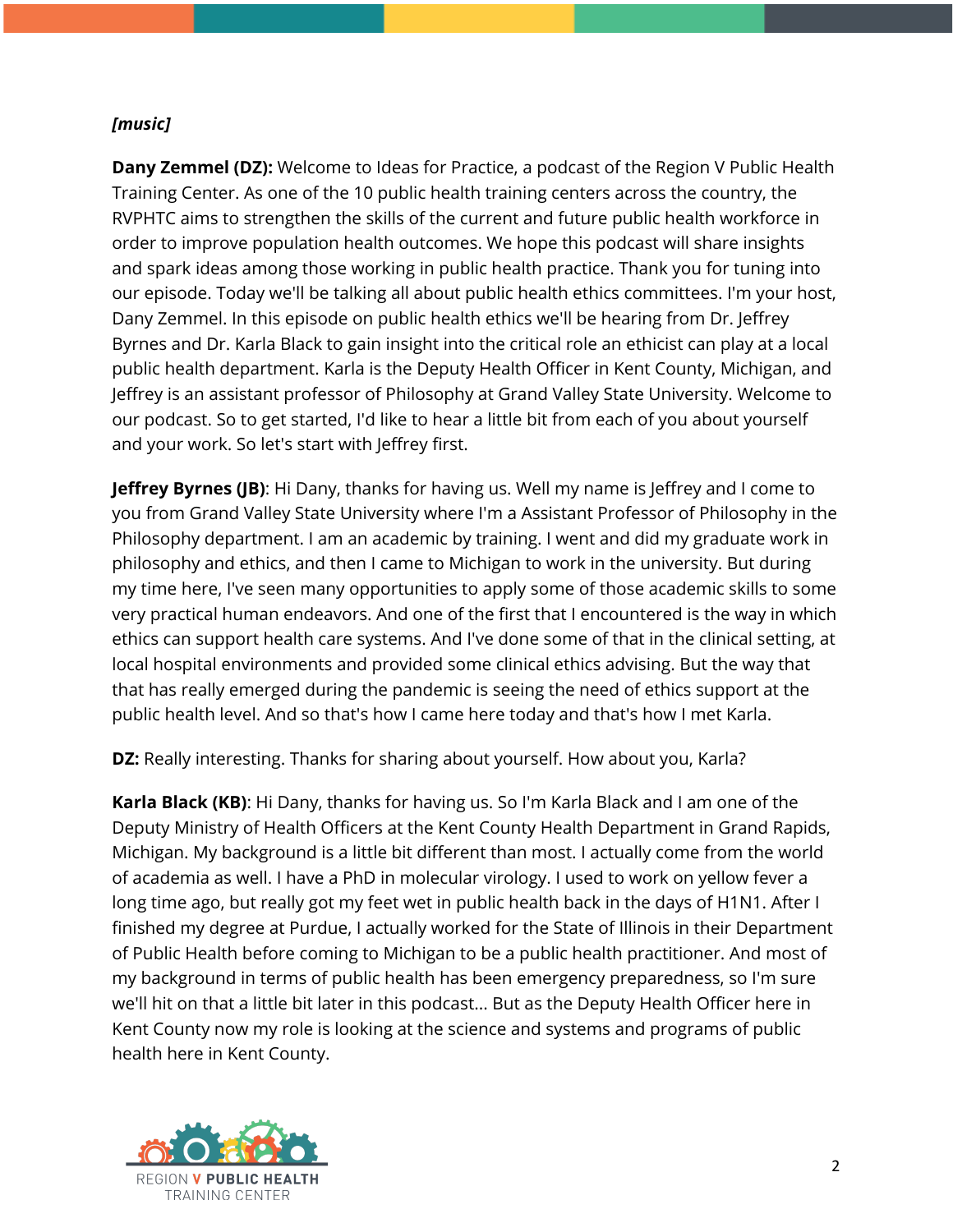**DZ**: Thanks Karla. And again, really glad to have both of you here and speak with you about ethics and public health today. Karla, like you mentioned, you have a lot of experience in emergency preparedness and from what I understand, during most of the pandemic, you've served as an emergency preparedness coordinator. Can you tell us about that role and how you came to look for an ethicist?

**KB**: Absolutely. So prior to the pandemic, as the emergency preparedness coordinator here at Kent County... Our role really is to plan for and train for and then respond to disasters. So we're always continuously working with partners and trying to help people get prepared for disasters, and that includes our staff. And of course, we had plans and policies in place on how we were going to respond to a pandemic, but of course, each and every time, there's a lot of different nuances to the pandemic or whatever we're responding to at the time. And so for the COVID-19 pandemic, we did a lot of different things at the health department, and that included working with folks who were experiencing homelessness and trying to find a place for them to safely isolate so that they had a place to recover, but also we worked with testing. But one of the biggest challenges that we knew that was going to be coming our way was how to sort out how to manage the incoming vaccine. So remember back in October, November of 2020, we knew that there was a vaccine coming and we had a plan for how we were going to roll that out. But there was such different nuances with that vaccine, such as storage and handling and knowing that it was gonna be a two-dose series that we knew that we were gonna have a lot of differences from our plans. And we also knew it was gonna be very scarce coming in. We didn't know exactly how many doses we were getting and exactly who was going to be getting them straight out the gate, and so really finding an ethicist for us was really an idea for us to kind of have a good sounding board of how are we going to get this out into the community in a way that is fair and equitable. Kent County is a very diverse county on the east side... The west side of Michigan, and so we wanted to make sure that we were going to have a plan so that we could answer to our community of how we were doing this. Because really, not only locally, were we gonna be getting attention, but national and global attention was gonna be paid to how local health departments were gonna be distributing this very scarce resource to their communities. And so we really wanted somebody to help us think through all the ways that we could do this fairly and equitably, that's how we found Jeff. We partnered with our Grand Valley State University. I had a previous relationship with the MPH program there and said, "Hey, do you know somebody that could help us out with this." And fortuitously Jeff had just reached out to that same exact person within days of me doing that. And so it was just meant to be.

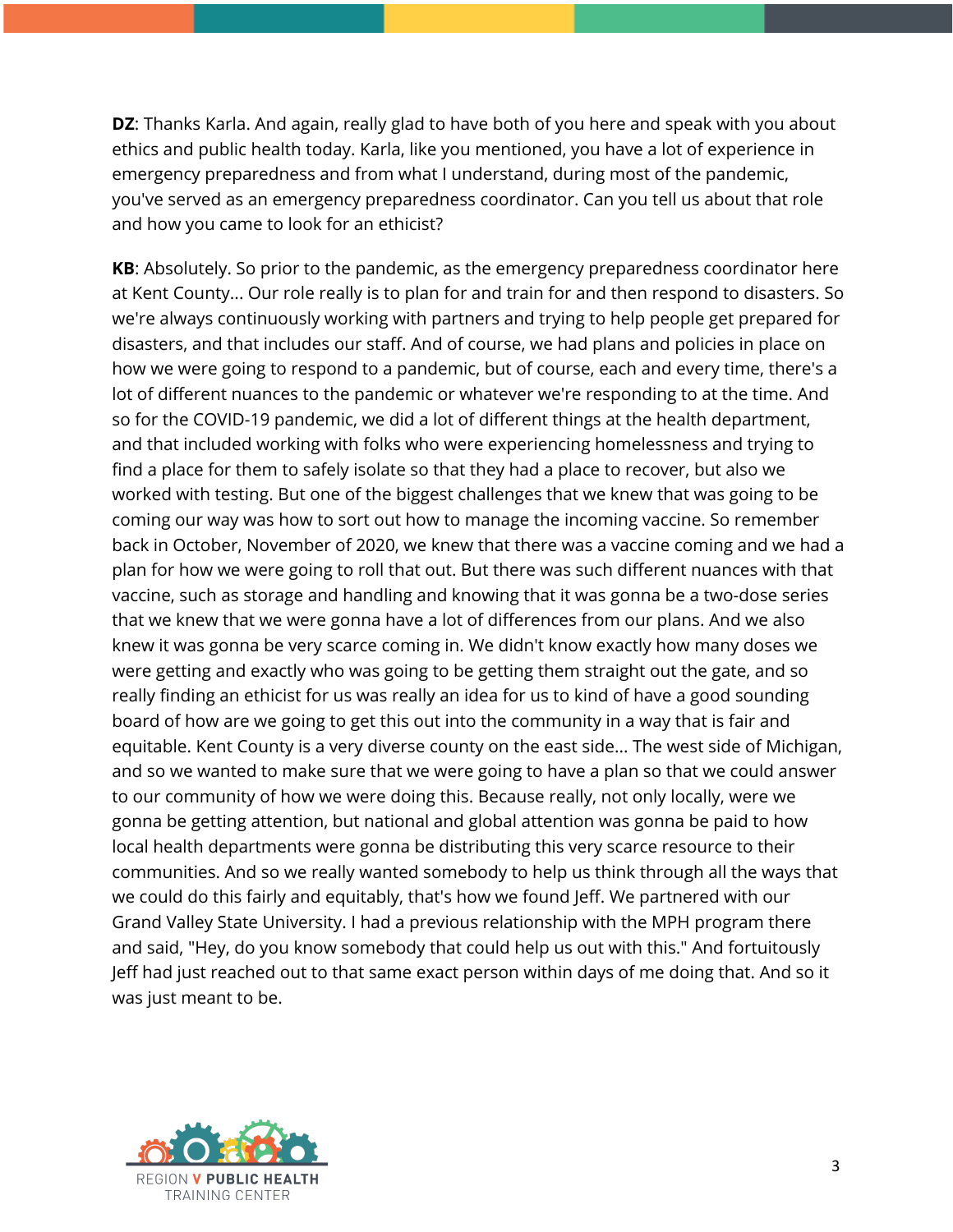**DZ**: Wow... Yeah. I think it's really important that you mentioned the need to be accountable to those that are looking on whether it's locally, regionally, nationally, globally. And I think the state that you were in... That Kent County Health Department was in, was not unique to just that health department. I think local and state agencies across the country were having these same ethical questions. So I think it's very fortunate that Kent County Health Department was able to get in touch with Jeffrey and be able to connect to put your heads together and really think through some of these challenging questions. So that now brings us to the next question, Jeffrey, What did your work during the COVID-19 pandemic look like prior to working with Kent County Public Health?

**JB**: Thanks a lot Dany. Well, you remember that suddenly when lockdown came on all of us very quickly, and the schools and the university shut down, Grand Valley State University, like many other universities very quickly overnight went online. And that... We were still teaching our classes and still doing things, but I think like many of my university colleagues in many different places, but particularly those of us at local public institutions, felt a real burden to try and find uses for the skills that we have. Now, as Karla said, the Public Health Department had an existing relationship with the public health academic department of our university. But I think the connection to some of the humanities like myself in philosophy... As you are someone who studies philosophy growing up or is in a philosophy department, it's a standard joke about, what are you going to do with that. And the common perception is there is no immediate use for that. And I think at a kind of community-wide crisis moment it was very clear to some of us that our skills were in great need. So as soon as the university went online... When I was teaching my classes online, I began to work with Spectrum Health, the local hospital system, to help identify some ethical principles and policies for the allocation of scarce care resources. Remember at the beginning of the pandemic, after we saw what happened in the North of Italy, one of the things everyone was worried about were ventilators. How would we allocate ventilators if they became scarce. Then when certain drugs looked like they had therapeutic promise, how were we gonna allocate those drugs. So that scarcity question really started with care questions. Now these are... These questions have been hypotheticals in ethical literature for generations. They just haven't come to the fore and all of a sudden those hypotheticals came to the fore. So that's how I spent much of the pandemic lockdown. And as Karla said, as news of the vaccine, the thing we were all on our edge listening for started to trickle out, and we knew that we had a vaccine that looked promising... And then the question was always going to be about production and access. And when you have that many people wanting something and coming out in slow waves then the question of how are we going to allocate that scarce resource...

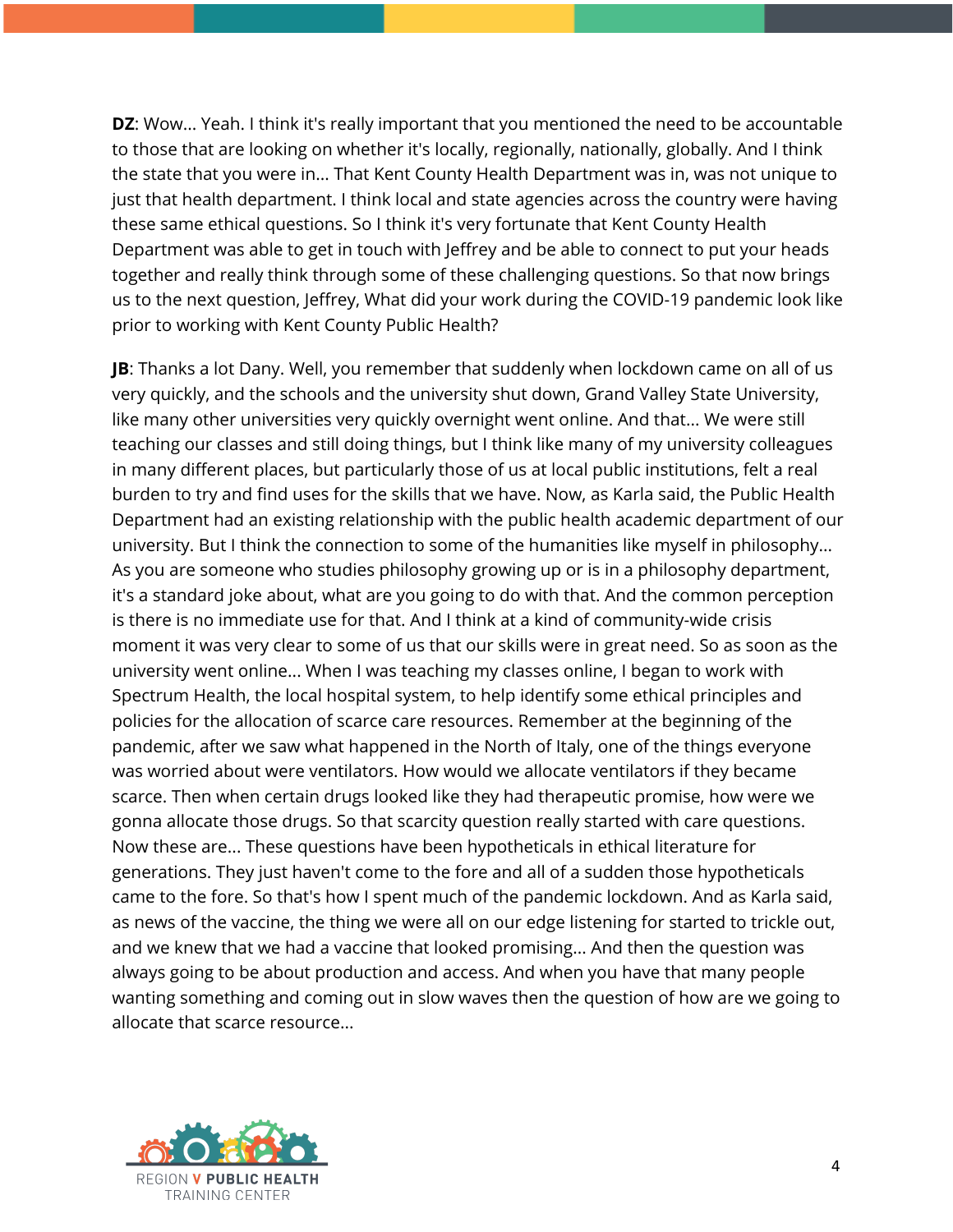We knew with some anticipation ahead of time, there were going to be ethical challenges, which is kind of why it sent Karla out looking for support and sent me looking out to try and see if we could help. And then we kind of bumped into each other. It was quite fortuitous. And so when Karla and I finally did connect very quickly... And then fortunately, Karla and I, get along very well. We speak a kind of similar language. So we sort of with some of her colleagues, formed an ad hoc Ethics Committee. I rallied some of my colleagues here at the university to try and work on some broad writing about that, and we collaborated together to try and set out some guidelines. I think once that relationship clearly... Once Karla and I clicked and I saw that we could work together on this and that there was a fruitful collaboration, I think that really helped. Then as we set up a vaccine clinic locally, which collaborated with a lot of local institutions, I think I could play a broader role of helping to talk across some of those institutions. Everyone remembers now that was an all hands-on deck time and everybody was trying to contribute and provide something. So I was able to provide some outside perspective and support and bring those very valuable humanoriented ethical resources that had been kept cultivated by a public university in a Philosophy Department here for years, and then they just came in demand all at once.

**DZ**: It seems like all the pieces of the puzzle fit together perfectly at the right time. So Jeffrey, this next question is also for you. How would you define ethics and what role does ethics play in public health practice?

**JB**: Another great question. Because ethics is a word that's often used, but not always understood, people make a series of bad associations of ethics. I think it's worth just trying to clarify some of those. People often associate the term ethics with the law, and they associate what is ethical and what is the right thing to do ethically with immediately what is legal. But ethics is much broader and much deeper than what is covered in law. The laws really represent what the people who help us govern our society have taken the time and effort and come to an agreement that's worth codifying. They've tried to write out some of the ethical principles that maybe we agree upon more than others, and set those into law. But if you think about it like that, you can only set so many things into law in agreement and in clarity. So what our ethical commitments are and responsibilities are, are much broader than what's covered in law, and they run much deeper. And if we simply think about how what our ethical commitments are to our friends and families, we often feel those ethical weights of those things on us all the time, even though no one demands that we, for example, tell our friends the truth all the time. We can feel the weight that there is a sort of ethical responsibility there. And then people also think about ethics as something squishy...

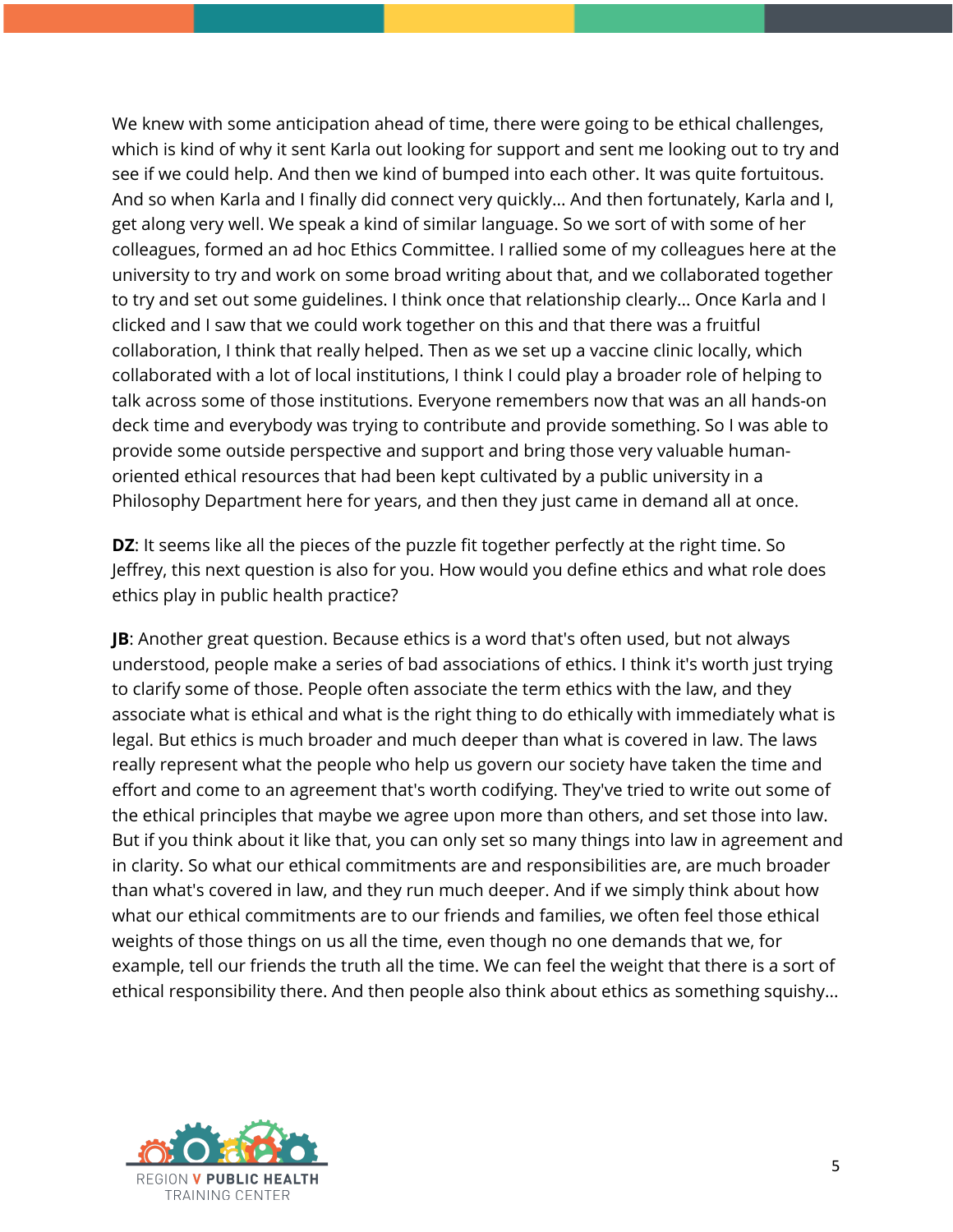A subject just grounded in people's opinion. Because they sort of maybe start with an assumption that everybody has different ethics from the start... But I don't think that's quite right either. I think it's the case that often we in community share many ethical principles to begin with. And so we can start with a kind of dialogue. It doesn't mean we're gonna agree about everything, and that's the thorny part, but I think it's probably a mistake to assume that we start on radically different planets to begin with. So then what is ethics. Ethics is one of the main branches of philosophy that's existed as part of that subject since ancient times. It focuses on questions about justice and the good life, and at its most practical it aims to help us make good decisions in difficult situations. So then we can then take that broad field of ethics and break it up into sub-departments, sub-domains. We might think of topics like journalistic ethics, research ethics, but we are focused here on public health ethics and that's a fascinating topic in and of itself. And it can be hard to talk about ethics, I've found, with people who work in public health. And that's not because it's far from public health, it's actually 'cause public health is so close to ethics. Concerns about what is right and what is the right choice for the community. Questions about justice are so central to the work of public health that many people who work in the field, they can't even see it, they can't... They're so surrounded by it and so immersed in it they can't see it. So part of the task of ethics in public health is to call it out, to call out something that motivates the very choices that many people make to get the philosophy to begin with. But I find that can be a bit like trying to explain water to a fish. It just takes a little bit of time. But in short public health ethics is a matter of determining the core commitments of public health and weighing those out, those core commitments and to how it will play out in the community, and thinking about how we can explain that process to the community as we go. 'Cause being able to be transparent to the community is one of the central commitment.

**DZ:** Thanks for that explanation, Jeff. And I really like that visual that you gave towards the end there. It's a bit like trying to explain water to a fish and... Now, thinking back to things that I've learned in my classes and things that I've learned through my time as a public health practitioner, ethics really is intertwined to the work that we do. And whether or not we're identifying the ethics and its connections to our work or calling it that it doesn't mean it's not there. We're just maybe not as cognizant of it as we should be. So thanks for that explanation. So one more question for you, Jeffrey. So you've already shared a little bit with us about your work in the COVID-19 response, but how else might a public health department encounter ethical problems? Could you give us a little information about that?

**JB:** Yeah, that's fantastic. I mean, the situation in public health had really come to my attention just a little bit before COVID, even...

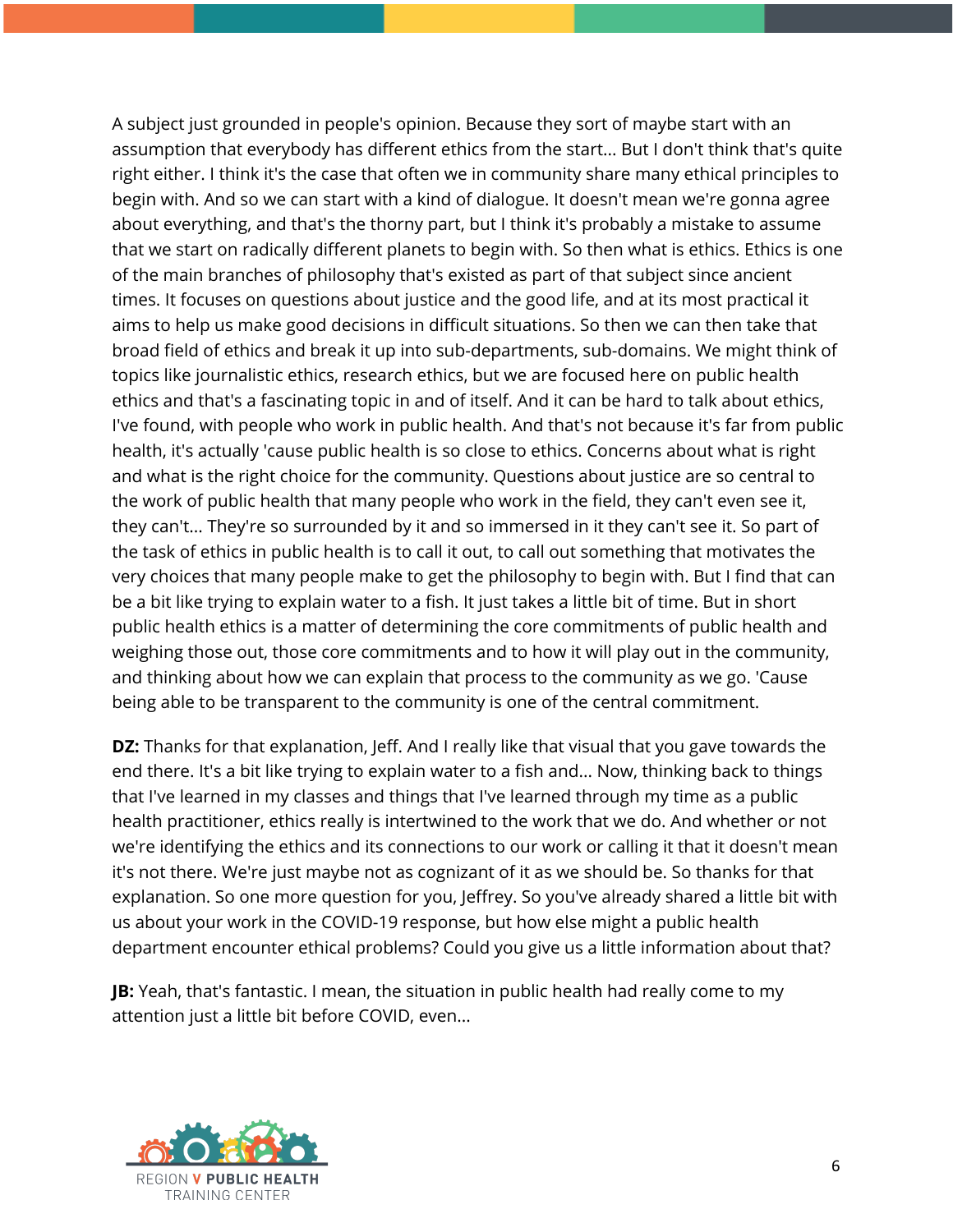Because a very intrepid undergraduate student, Mallory Wietrzykowski, brought to my attention that there were new and emerging regulations about ethics and ethics committees regarding the accreditation of public health departments. And so that was something that was kind of on my radar and I started to explore it. And as you just said, ethical questions in public health departments are not rare. They're common. They're frequent. Many of them have clear answers, so they don't need a specific ethics committee to reflect upon them. But there are a lot of challenging cases that could use a dedicated group in the health department to really devote some time and reflection to those ethical questions. Questions about infectious disease, like COVID is a really clear one, but there are others. An MDR-TB case locally could cause a real question if a patient was identified in your county to have MDR-TB, a very infectious and dangerous disease then how much effort is the county justified in using to try and identify that patient, to encourage that patient to seek treatment. Is... Should the county encourage the patient to lock themselves down. How much incentive can they provide to be in contact? These are kind of common ethical questions. But also just ethical questions about how the county makes very basic healthcare decisions on a day-to-day level. Not all of them are dramatic and sort of highprofile, like COVID or other infectious disease cases. Some are just the very common day-today questions about justice and access and how resources are distributed from everything like dietary information or ongoing health care issues. These can be a... Can render situations that really need a special time, a special moment, and a dedicated group of people within the health department to pull aside and to come together and take the time to reflect about what their ethical commitments are. So I think an ethics committee can really provide that regular time and space, develop some training for those people to establish good habits and keep in good shape for when those thorny questions come up.

**DZ**: Really helpful information. As a follow-up, I'm going to ask the next question to Karla. What benefits did you experience having an ethicist, and working with an ethicist?

**KB**: So for all those public health practitioners listening out there, especially as we were starting to get into that September, October, November timeline of 2020, we were already really worn out at that point. We had been through so much and just continuous pivoting all the time. And so for us, I think one of the main benefits was just having that outside perspective. Somebody that wasn't down in the trenches and just keeping their head down, and just working, working, working on COVID. We have somebody that was able to take that step back and say, "Hey, everyone settle down for a minute. Let's think about what this looks like." 'Cause we were all just working so hard, and sometimes you just need that person to pull you back and say, "Hold on here, let's think about this." And there were just so many competing interests going on across the entire nation. Different narratives and different priorities, and every group had their own priority...

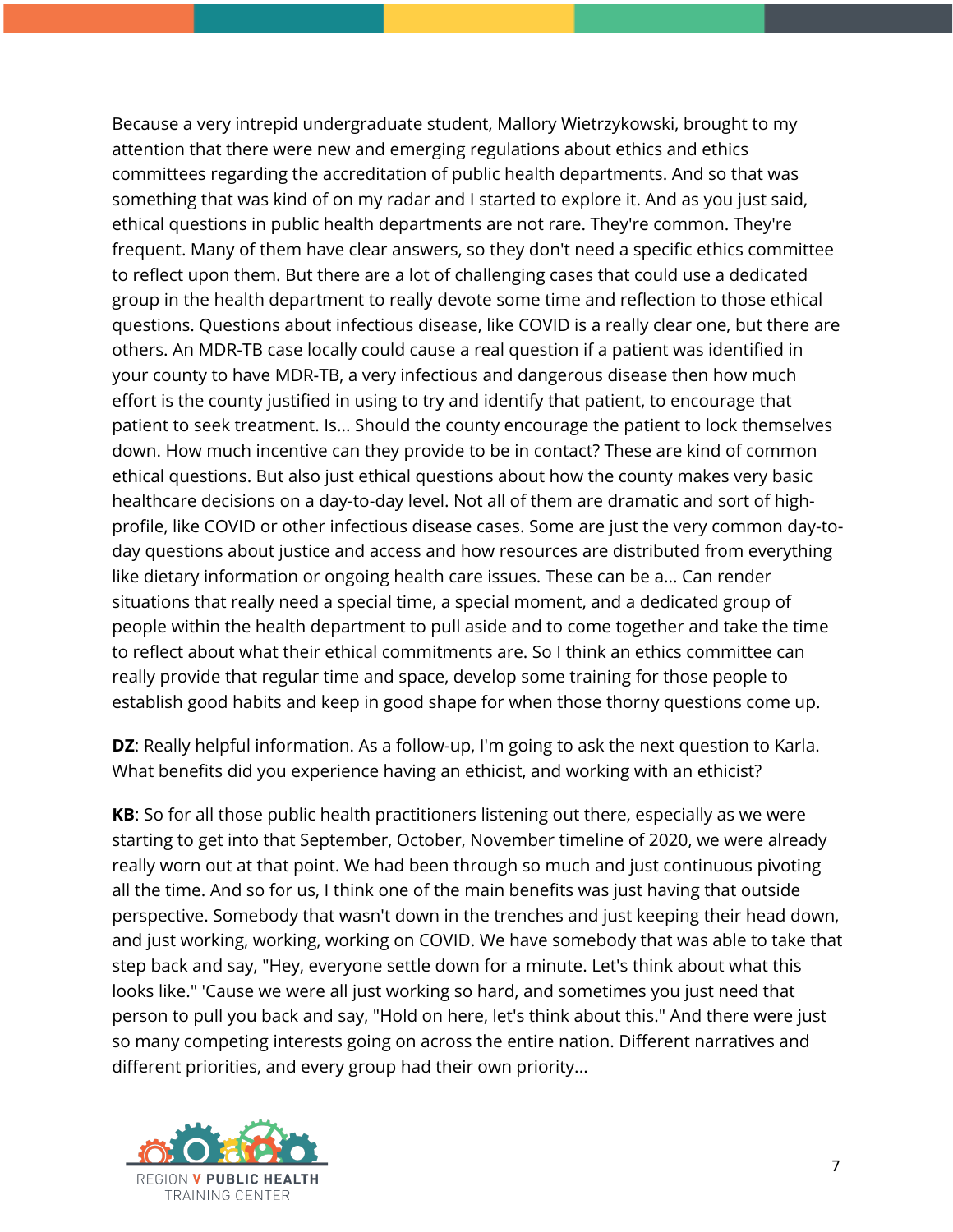And so just really, again, taking that time to say, hold on here, how do we work through this? And how do we work through a way that we can justify what we're doing and making sure it's just. And how can we communicate that? Because really a big part of this is the transparency of it all, 'cause we always want to be able to say, "This is how we did it." And we're telling you that this is how we did it. So we didn't want anyone to think that we were making any decisions in the background that we weren't thinking through or anything like that, so it was... Really transparency was a huge part of this. And so, kinda going back to what Jeffrey said about explaining water to a fish, we live in this area all the time, so all of us were like, we know something's not right here, we need to think through these things. And so you know you have the water around you, but you're just not really sure exactly what the water is, and so we all have this feeling deep in our gut of like, Okay, we know we need to ask you some sort of questions, and we were trying to formulate what they look like, but we needed Jeffrey to kind of frame those questions for us because we all have had that feeling like, "Okay, we know we need to think through these things, but exactly, what are we asking?" And Jeff was able to just walk in and say, "This is what you're thinking about, you're thinking about justice, you're thinking about transparency, you're thinking about equity." And so he was fantastic at helping us really frame the question in a way that we could be able to move forward and answer it.

**DZ**: That information is really helpful, Karla, and for our listeners who aren't seeing us as we are recording this, we're all like nodding our heads as we're going through this episode here, because I think a lot of the points that both of our guests on our episode today are making and really resonating with each of us. So just wanted to note that there as well. So moving on to our next question for both Jeffrey and Karla, how might others integrate ethics into public health practice? And we'll start with Karla.

**KB**: So Jeffrey teased this a little bit earlier, but one of the big things that kind of started us on our ethics pathway prior to COVID actually was Public Health Accreditation Board, so Kent County Health department was accredited originally back in 2014, and we actually went through reaccreditation during the pandemic. We had submitted our documentation right before the pandemic started, and we actually had our review during the pandemic, and so part of PHAB requires that you have an Ethics Policy and shows that you've used it, and so we did have one, but really it just didn't fit what we needed it to do, and so really, COVID showed us that, hey, while you had a policy, maybe it actually isn't that operational. And so going back to PHAB now, as we move forward on our PHAB journey, we're starting to look at how do we rewrite that policy and forming our ethics committee, and how do we then make that a part of the fabric of our health department? And so we're looking at

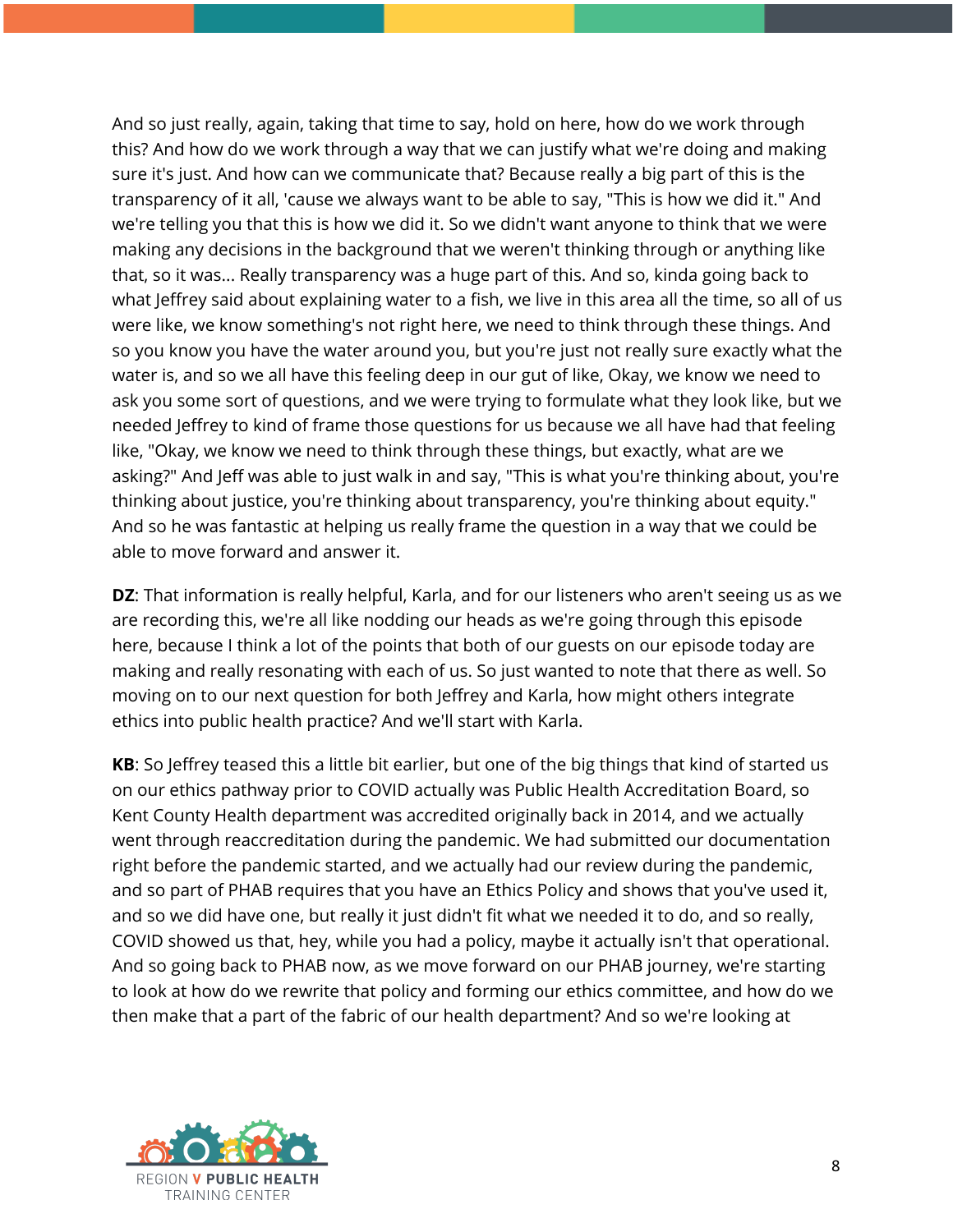putting together training for an onboarding of new staff, making sure that there's a common language and knowledge across our department, so that when we say ethics and public health ethics within our department, everyone has some sort of base level knowledge of what that is, 'cause again, you're having to explain water to a fish, 'cause we all know what it is, and we wanna make sure that there's that common knowledge, and as we move forward on PHAB too that that is also ingrained into our staff.

**JB:** I mean I think that language point is really important. Of course, one of the main things that we're after that we're committed to in ethics is seeking justice and seeking the wellbeing of the community that the health department serves, but of course we're also concerned about the public health employees, and as Karla said, Where ethics often starts is a sort of not great feeling when we face a hard decision, and so one of the real services that I think in ethics committee a sort of ongoing ethics education can provide is to really give the language that can help untie that knot in the pit of your stomach a little bit and start to express it, give it some words, allow those words to be a common language among people that work in the health department, and I think there's a real way to move forward rather than just holding on to our unease, or maybe even sometimes what can happen when things escalate is that we just raise our voices 'cause we know there's something wrong, but we can't quite say, so trying to give that common language does a lot, and the other piece of that would be formalizing an ethics committee. When you're meeting an accreditation requirement, it's really tempting to kind of just tick off a box and get it on paper and tell somebody afterwards, by the way, we put your name down, you're in the Ethics Committee from now on. I think really taking that seriously, setting aside some time once a month or once a quarter, just to meet and go through some resources there, unfortunately, there are not a ton of great resources, but there are some, NACCHO and others have some good sort of starter kits for ethics committees and some resources and some materials to go through often case discussion, and really just trying to give route to ethical principles, and what we mean by principles, there are are not sort of loaded ethical commitments, but establishing what are the core things that we as a group are committed to and those are not hard to come up with, equity for our populations, achieving justice, serving as many people as we can and doing as much good as again, those are kind of the base level commitment that I think everybody who shows up in the public health department are committed to. And so if we can start with that shared commitment as bedrock, then when we have different sort of intuitions about how we should act in a particular case, we can go back to that shared principle and see if we can work closer to a kind of agreed upon result, dialogue and patience with each other goes a long way, but I think having the time, having some training materials and starting with those principles is really the best way to get started.

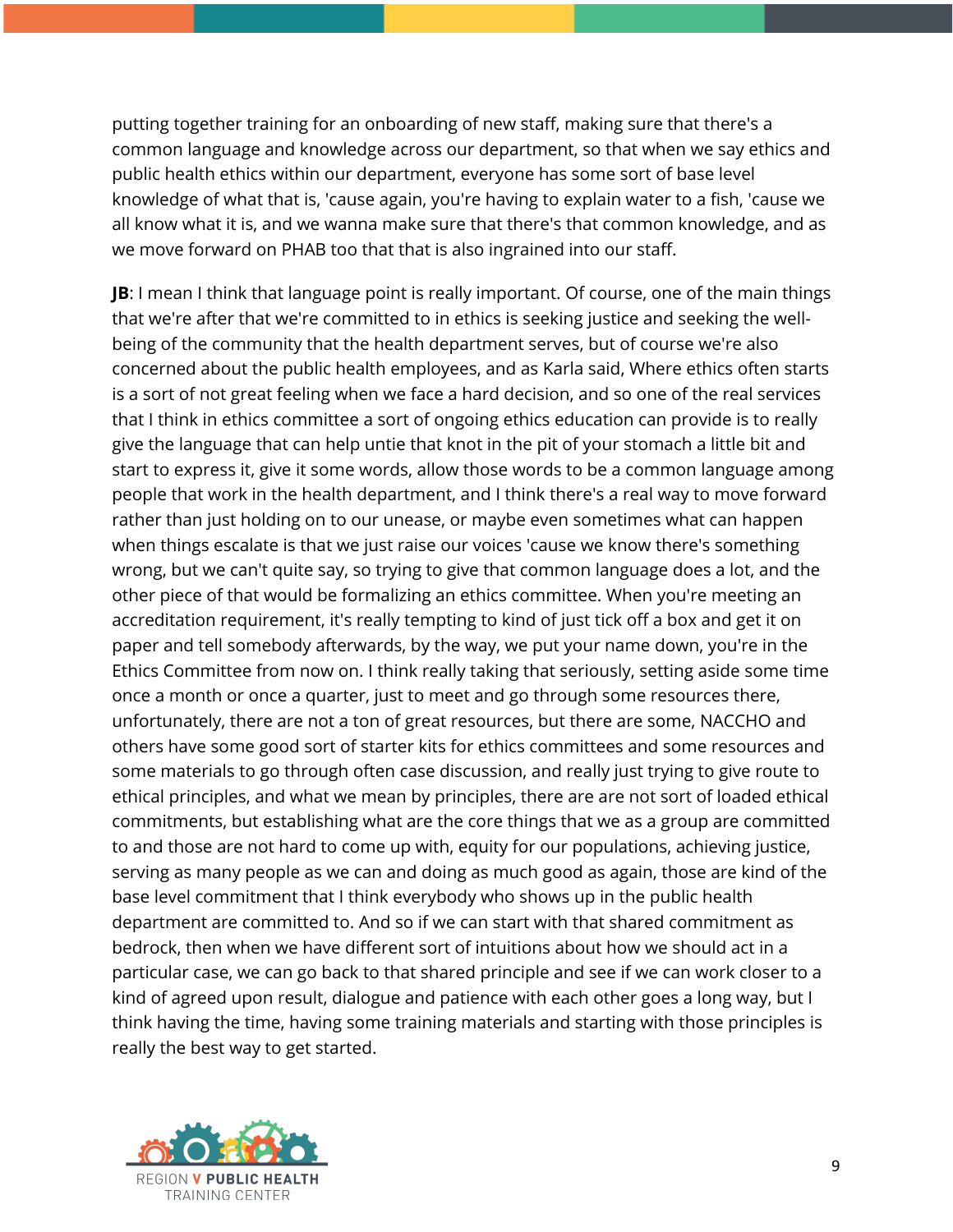And then of course, I think having an ethicist or having somebody who spent some time with some professional training to that can go a long way in helping to change the tone and how people engage with ethics and how they come to these situations, sometimes even just having an outsider can help change a dynamic of a group.

**DZ**: I just wanna reflect briefly on a couple of things that really stood out to me as you both were speaking, so recognizing the importance of having a shared language, I think that's something that's really key for our practitioners to be taking away from our conversation today. Making sure that we have the tools and the resources to drive this work forward and really to operationalize integrating public health... Integrating ethics into public health practices, not just to put it on a document, to check off a box, but to really have a sense of what needs to be done to drive the work forward, so thank you both for sharing those points with us. So as we're wrapping up for today, would each of you mind sharing something that has been helping you get through the pandemic, it can be something that provides comfort or inspiration. Anything that's been helping you get through the past two plus years of COVID 19.

**KB**: I guess I can start on that. One of the things that really has helped me throughout the pandemic is kind of giving grace, I know all of us in public health are trying our absolute best to deal with a situation that by far is not ideal, and so really just trying to make sure that we give grace to each other into our community members because we're all in a stressed out situation, and so I think just remembering that everyone's trying to come from a place of good is really helpful, but also all of us have to look out for our mental health and so certainly one of the things that I had to do was reach out to a therapist because we need to take care of our mental health, 'cause we can't take care of our communities if we can't take care of ourselves, but of course too, a new puppy really helps, and I did take the plunge and get a new puppy during COVID 19, all those things to have really helped me.

**DZ**: Those all sound like excellent ways to really try to take care of herself and get through the times that we're living in.

**JB**: Yeah, I was able to fend off the puppy urge, but only barely, but I think I was able to... I think the pandemic taught me a lot about how many people in my community were striving for the well-being of the community, and I think I drew a lot of inspiration from that, just seeing how many people... And even if there are things that in retrospect we might have like to done to do differently, I think seeing all those resources, the Public Health Department in particular, but many other players who were sort of on deck and ready to give their skills and their resources, I drew really inspiration from that, and I think beyond that, boy, the importance to realize that we have to be able to get up and move around